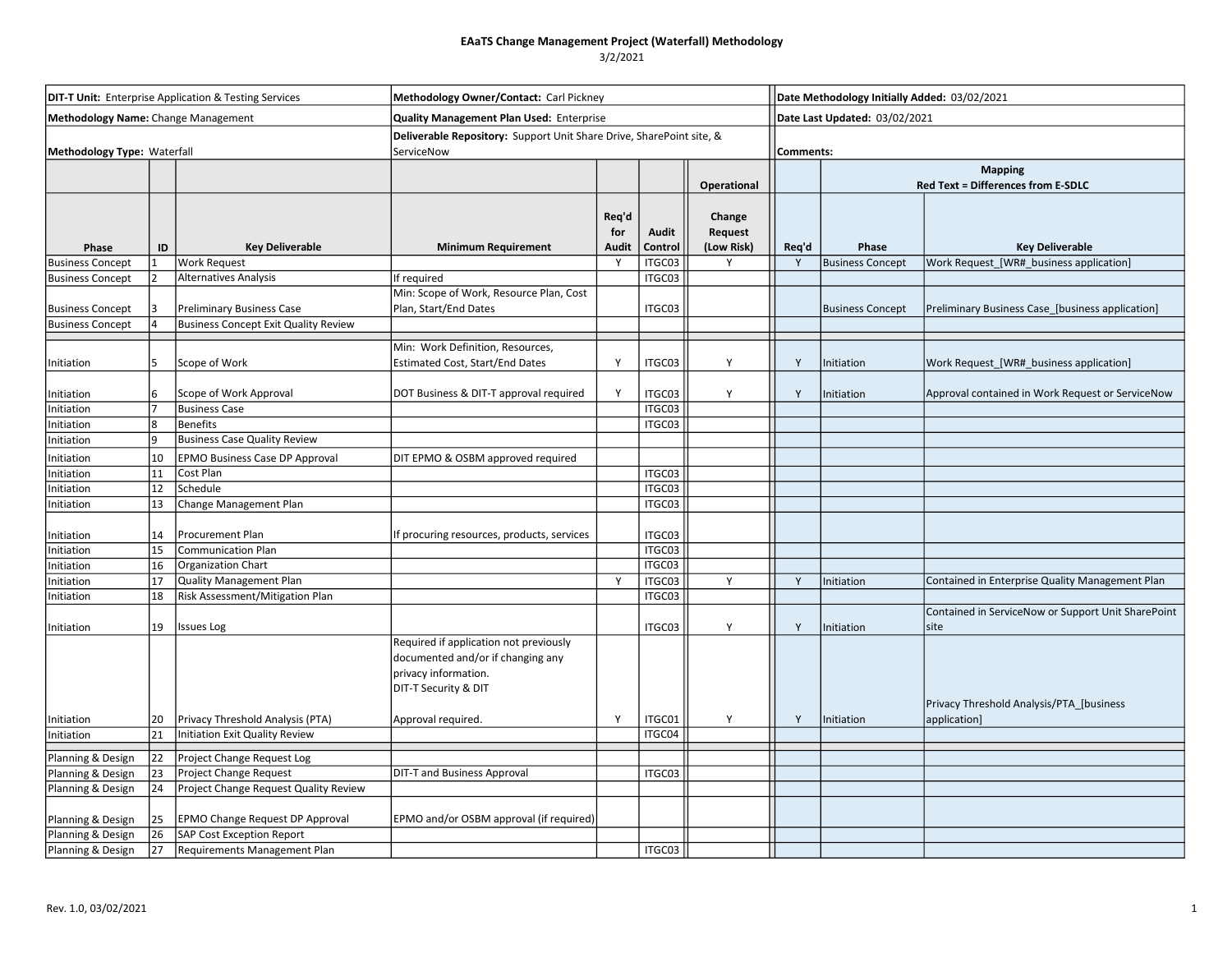|                   |    |                                          |                                                                                 |          |                  |             |       | <b>Mapping</b>                     |                                                |
|-------------------|----|------------------------------------------|---------------------------------------------------------------------------------|----------|------------------|-------------|-------|------------------------------------|------------------------------------------------|
|                   |    |                                          |                                                                                 |          |                  | Operational |       | Red Text = Differences from E-SDLC |                                                |
|                   |    |                                          |                                                                                 | Req'd    |                  | Change      |       |                                    |                                                |
|                   |    |                                          |                                                                                 | for      | Audit            | Request     |       |                                    |                                                |
| Phase             | ID | <b>Key Deliverable</b>                   | <b>Minimum Requirement</b>                                                      | Audit    | Control          | (Low Risk)  | Req'd | Phase                              | <b>Key Deliverable</b>                         |
|                   |    |                                          | Must be approved by Business and other<br>stakeholders, including Architecture, |          | ITGC01<br>ITGC02 |             |       |                                    | Requirements Traceability Matrix/RTM_[business |
| Planning & Design | 28 | Requirements                             | Security, Infrastructure, etc.                                                  | <b>Y</b> | ITGC03           | Y           | Y     | Planning & Design                  | application]                                   |
|                   |    |                                          | Required on all sizes of work except on                                         |          | ITGC01           |             |       |                                    |                                                |
|                   |    |                                          | small operational work, this may be                                             |          | ITGC02           |             |       |                                    |                                                |
| Planning & Design | 29 | <b>Requirements Approval</b>             | included in Work Definition.                                                    | Y        | ITGC03           | Y           | Υ     | Planning & Design                  | Contained in RTM or ServiceNow                 |
| Planning & Design | 30 | <b>Requirements Traceability Matrix</b>  |                                                                                 |          |                  |             |       |                                    |                                                |
|                   |    |                                          |                                                                                 |          | ITGC01           |             |       |                                    |                                                |
| Planning & Design | 32 | Architecture Design                      |                                                                                 |          | ITGC02           |             |       |                                    |                                                |
| Planning & Design | 33 | Architecture DP Quality Review           | If required by EPMO                                                             |          |                  |             |       |                                    |                                                |
|                   |    |                                          | If required by EPMO                                                             |          | ITGC01           |             |       |                                    |                                                |
| Planning & Design | 34 | EPMO Architecture DP Approval            | DIT Architecture Approval required                                              |          | ITGC02           |             |       |                                    |                                                |
| Planning & Design | 35 | Security DP Quality Review               | If required by EPMO                                                             |          |                  |             |       |                                    |                                                |
|                   |    |                                          | If required by EPMO                                                             |          | ITGC01           |             |       |                                    |                                                |
| Planning & Design | 36 | <b>EPMO Security DP Approval</b>         | <b>DIT Approval Required</b>                                                    |          | ITGC02           |             |       |                                    |                                                |
|                   |    |                                          | If required, complete                                                           |          |                  |             |       |                                    |                                                |
| Planning & Design | 37 | Architecture Exception Request           | <b>DIT Approval Required</b>                                                    |          |                  |             |       |                                    |                                                |
|                   |    |                                          | If required, complete                                                           |          |                  |             |       |                                    |                                                |
| Planning & Design | 38 | <b>NCID Exception Request</b>            | <b>DIT Approval Required</b>                                                    |          | ITGC01           |             |       |                                    |                                                |
|                   |    |                                          | If required, complete                                                           |          |                  |             |       |                                    |                                                |
| Planning & Design | 39 | Security Exception Request               | <b>DIT Approval Required</b>                                                    |          | ITGC01           |             |       |                                    |                                                |
|                   |    |                                          |                                                                                 |          |                  |             |       |                                    | Functional Design Document/FDD_[business       |
| Planning & Design | 40 | Design Document                          |                                                                                 | Y        | ITGC03           | Y           | Y     | Planning & Design                  | application]                                   |
|                   |    |                                          | Business and other stakeholders                                                 |          |                  |             |       |                                    |                                                |
| Planning & Design | 41 | Design Approval                          | approvals                                                                       | Y        | ITGC03           | Y           | Y     | Planning & Design                  | Contained in FDD or ServiceNow                 |
| Planning & Design | 42 | <b>Business Continuity Plan</b>          | If required                                                                     |          | ITGC03           |             |       |                                    |                                                |
| Planning & Design | 43 | Disaster Recovery Plan                   | If required                                                                     |          | ITGC03           |             |       |                                    |                                                |
| Planning & Design | 44 | <b>Training Plan</b>                     | If required                                                                     |          | ITGC03           |             |       |                                    |                                                |
| Planning & Design | 45 | <b>Test Plan</b>                         |                                                                                 |          |                  |             |       |                                    |                                                |
|                   |    |                                          |                                                                                 |          |                  |             |       |                                    | Acceptance Process Criteria/APC_[business      |
| Planning & Design | 46 | Acceptance Process and Criteria          |                                                                                 |          | ITGC03           |             |       | Planning & Design                  | application]                                   |
|                   |    |                                          | Must be approved by Business and other                                          |          |                  |             |       |                                    |                                                |
| Planning & Design | 47 | Acceptance Process and Criteria Approval | stakeholders                                                                    |          | ITGC03           |             |       | Planning & Design                  | Contained in APC or ServiceNow                 |
|                   |    |                                          | Required if there are changes to the                                            |          |                  |             |       |                                    |                                                |
| Planning & Design | 48 | Operational Level Agreement (OLA)        | current OLA.                                                                    |          | ITGC04           |             |       |                                    |                                                |
|                   |    | Operational Level Agreement (OLA)        | If required                                                                     |          |                  |             |       |                                    |                                                |
| Planning & Design | 49 | Approval                                 | Must be approved by IT Stakeholders                                             |          | ITGC04           |             |       |                                    |                                                |
| Planning & Design | 50 | Business Approval to Exit P&D            |                                                                                 |          | ITGC03           |             |       |                                    |                                                |
| Planning & Design | 51 | P&D Exit Quality Review                  |                                                                                 |          | ITGC04           |             |       |                                    |                                                |
| Planning & Design |    | If RFP required, deliverables below:     |                                                                                 |          |                  |             |       |                                    | If RFP required, deliverables below:           |
|                   |    | RFP Request for Commodity/Service        |                                                                                 |          |                  |             |       |                                    |                                                |
| Planning & Design | 52 | Form                                     |                                                                                 |          | ITGC04           |             |       |                                    |                                                |
| Planning & Design | 53 | RFP Disaster Recovery Assessment         |                                                                                 |          | ITGC04           |             |       |                                    |                                                |
| Planning & Design | 54 | <b>RFP Sourcing Exception Request</b>    | If required for the RFP                                                         |          | ITGC04           |             |       |                                    |                                                |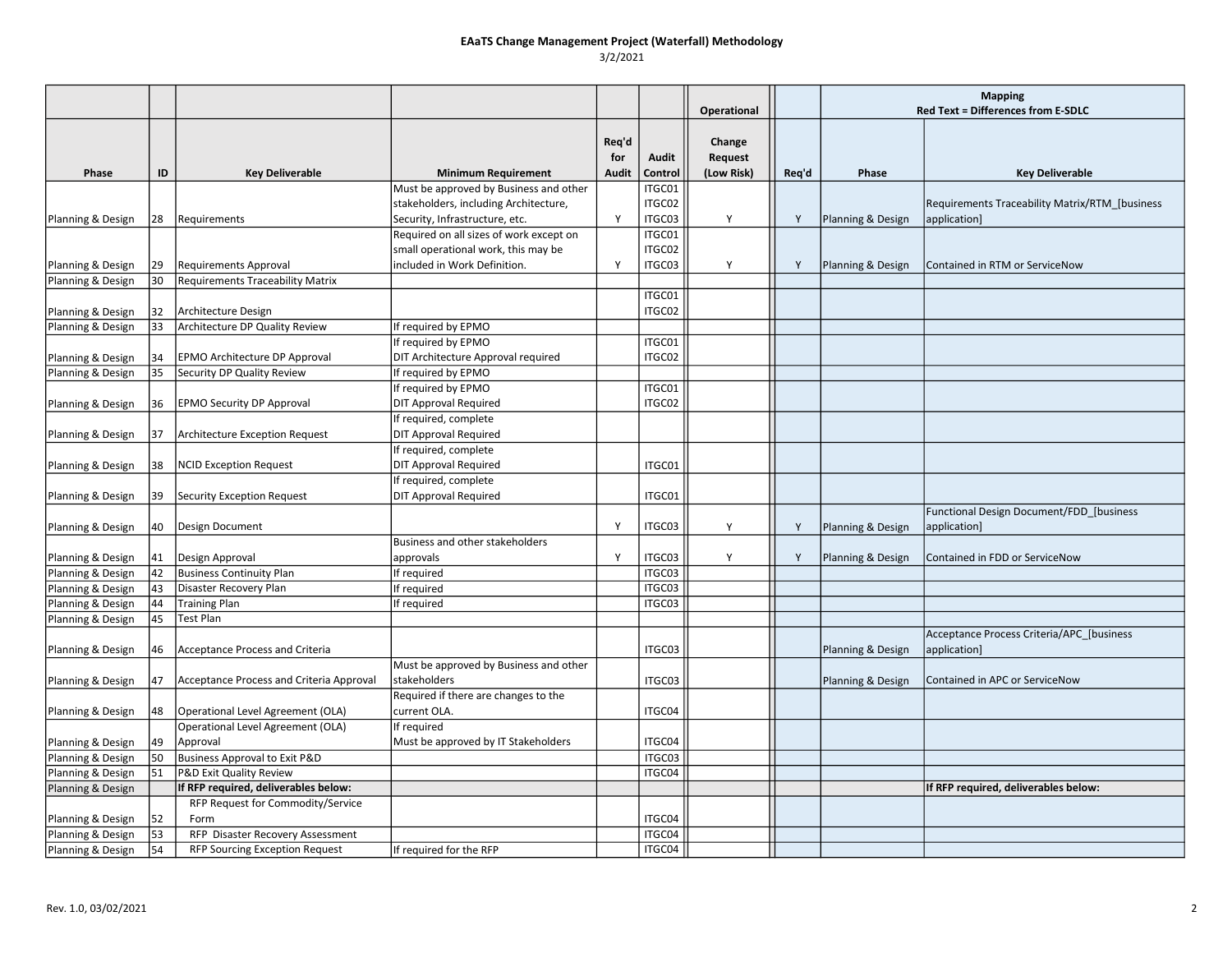|                                        |          |                                                              |                                            |                       |                  |                                        |       | <b>Mapping</b> |                                                              |
|----------------------------------------|----------|--------------------------------------------------------------|--------------------------------------------|-----------------------|------------------|----------------------------------------|-------|----------------|--------------------------------------------------------------|
|                                        |          |                                                              |                                            |                       |                  | Operational                            |       |                | Red Text = Differences from E-SDLC                           |
| Phase                                  | ID       | <b>Key Deliverable</b>                                       | <b>Minimum Requirement</b>                 | Reg'd<br>for<br>Audit | Audit<br>Control | Change<br><b>Request</b><br>(Low Risk) | Req'd | Phase          | <b>Key Deliverable</b>                                       |
| Planning & Design                      | 55       | <b>RFP Hosting Exception Request</b>                         | If required for the RFP                    |                       | ITGC04           |                                        |       |                |                                                              |
|                                        |          |                                                              |                                            |                       | ITGC03           |                                        |       |                |                                                              |
| Planning & Design                      | 56       | <b>RFP and Attachments</b>                                   |                                            |                       | ITGC04           |                                        |       |                |                                                              |
|                                        |          |                                                              |                                            |                       | ITGC03           |                                        |       |                |                                                              |
| Planning & Design                      | 57       | RFP Proposal Evaluation Plan                                 |                                            |                       | ITGC04           |                                        |       |                |                                                              |
| Planning & Design                      | 58       | <b>RFP Content Submission</b>                                |                                            |                       |                  |                                        |       |                |                                                              |
|                                        |          |                                                              |                                            |                       | ITGC03           |                                        |       |                |                                                              |
| Planning & Design                      | 59       | RFP Individual Evaluation Workbooks                          |                                            |                       | ITGC04           |                                        |       |                |                                                              |
|                                        |          | RFP Oral Presentation/Demonstration                          |                                            |                       | ITGC03           |                                        |       |                |                                                              |
| Planning & Design                      | 60       | Guide                                                        |                                            |                       | ITGC04           |                                        |       |                |                                                              |
| Planning & Design                      | 61       | RFP Consensus Evaluation Workbook                            |                                            |                       | ITGC03           |                                        |       |                |                                                              |
|                                        |          | RFP Evaluation Report with Award                             |                                            |                       | ITGC03           |                                        |       |                |                                                              |
| Planning & Design                      | 62       | Recommendation                                               |                                            |                       | ITGC04           |                                        |       |                |                                                              |
|                                        |          |                                                              | Business and other stakeholders            |                       | ITGC03           |                                        |       |                |                                                              |
| Planning & Design                      | 63       | RFP Evaluation Report Approvals                              | approvals required.                        |                       | ITGC04           |                                        |       |                |                                                              |
| Planning & Design                      | 64       | RFP CIO Presentation                                         |                                            |                       |                  |                                        |       |                |                                                              |
| Planning & Design                      | 65       | RFP Evaluation Review Checklist                              |                                            |                       |                  |                                        |       |                |                                                              |
| Planning & Design                      | 66       | EPMO RFP Review DP Approval                                  | <b>DPMO Approval Required</b>              |                       |                  |                                        |       |                |                                                              |
|                                        |          | EPMO Contract Award Review DP                                |                                            |                       |                  |                                        |       |                |                                                              |
| Planning & Design                      | 67       | Approval                                                     | <b>DPMO Approval Required</b>              |                       |                  |                                        |       |                |                                                              |
| Planning & Design                      |          | If Invitation for Bid (IFB) required,<br>deliverables below: |                                            |                       |                  |                                        |       |                | If Invitation for Bid (IFB) required, deliverables<br>below: |
|                                        |          |                                                              |                                            |                       | ITGC03           |                                        |       |                |                                                              |
| Planning & Design                      | 68       | IFB Request for Commodity/Service Form                       |                                            |                       | ITGC04           |                                        |       |                |                                                              |
|                                        |          |                                                              |                                            |                       | ITGC03           |                                        |       |                |                                                              |
| Planning & Design                      | 69       | IFB Disaster Recovery Assessment                             | If required for IFB                        |                       | ITGC04           |                                        |       |                |                                                              |
| Planning & Design                      | 70       | <b>IFB Sourcing Exception Request</b>                        | If required for IFB                        |                       | ITGC04           |                                        |       |                |                                                              |
| Planning & Design                      | 71       | IFB Hosting Exception Request                                | If required for IFB                        |                       | ITGC04           |                                        |       |                |                                                              |
|                                        |          |                                                              |                                            |                       | ITGC03           |                                        |       |                |                                                              |
| Planning & Design                      | 72       | <b>IFB and Attachments</b>                                   |                                            |                       | ITGC04           |                                        |       |                |                                                              |
|                                        |          |                                                              |                                            |                       | ITGC03           |                                        |       |                |                                                              |
| Planning & Design                      | 73       | <b>IFB Statement of Work</b>                                 | May be required for Extensive Services     |                       | ITGC04           |                                        |       |                |                                                              |
| Planning & Design                      | 74       | <b>IFB Bid Review Checklist</b>                              |                                            |                       |                  |                                        |       |                |                                                              |
|                                        |          |                                                              | Business and other stakeholders            |                       |                  |                                        |       |                |                                                              |
| Planning & Design                      | 75       | <b>IFB Award Approval</b>                                    | approvals required.                        |                       | ITGC04           |                                        |       |                |                                                              |
|                                        |          | IF Request for Quote (RFQ) required,                         |                                            |                       |                  |                                        |       |                | IF Request for Quote (RFQ) required, deliverables            |
| Planning & Design                      |          | deliverables below:                                          |                                            |                       | ITGC03           |                                        |       |                | below:                                                       |
|                                        |          | RFQ Request for Commodity/Service<br>Form                    |                                            |                       | ITGC04           |                                        |       |                |                                                              |
| Planning & Design                      | 76       |                                                              |                                            |                       | ITGC03           |                                        |       |                |                                                              |
|                                        |          | RFQ Disaster Recovery Assessment                             |                                            |                       | ITGC04           |                                        |       |                |                                                              |
| Planning & Design<br>Planning & Design | 77<br>78 | RFQ Sourcing Exception Request                               | If required for RFQ<br>If required for RFQ |                       | ITGC04           |                                        |       |                |                                                              |
|                                        | 79       |                                                              | If required for RFQ                        |                       | ITGC04           |                                        |       |                |                                                              |
| Planning & Design                      |          | RFQ Hosting Exception Request                                |                                            |                       |                  |                                        |       |                |                                                              |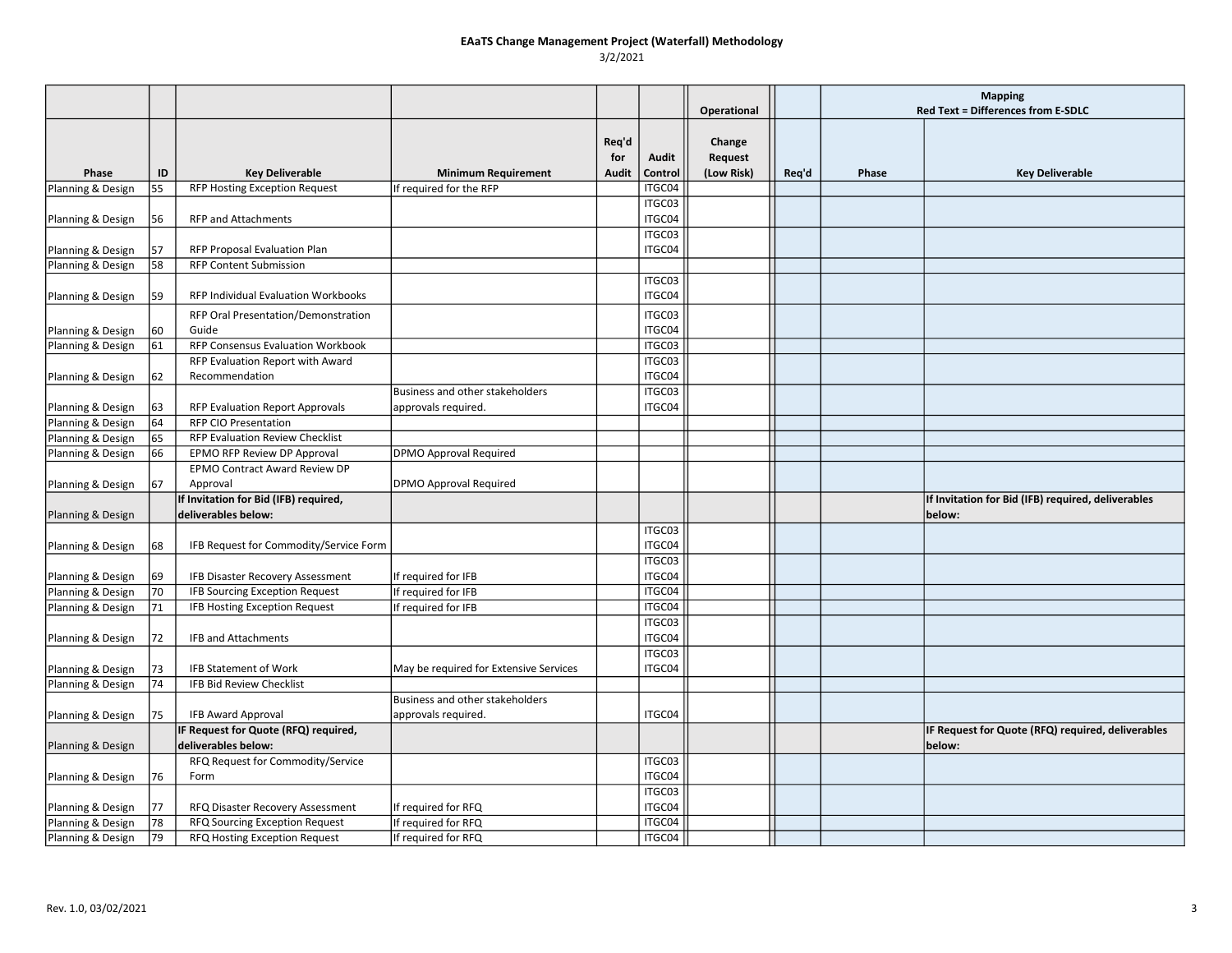|                   |    |                                                                              |                                           |              |                   |             |       | <b>Mapping</b>             |                                                                              |
|-------------------|----|------------------------------------------------------------------------------|-------------------------------------------|--------------|-------------------|-------------|-------|----------------------------|------------------------------------------------------------------------------|
|                   |    |                                                                              |                                           |              |                   | Operational |       |                            | <b>Red Text = Differences from E-SDLC</b>                                    |
|                   |    |                                                                              |                                           |              |                   |             |       |                            |                                                                              |
|                   |    |                                                                              |                                           | Req'd        |                   | Change      |       |                            |                                                                              |
|                   |    |                                                                              |                                           | for          | Audit             | Request     |       |                            |                                                                              |
| Phase             | ID | <b>Key Deliverable</b>                                                       | <b>Minimum Requirement</b>                | <b>Audit</b> | Control<br>ITGC03 | (Low Risk)  | Req'd | Phase                      | <b>Key Deliverable</b>                                                       |
| Planning & Design | 80 | RFQ and Attachments                                                          |                                           |              | ITGC04            |             |       |                            |                                                                              |
|                   |    |                                                                              |                                           |              | ITGC03            |             |       |                            |                                                                              |
| Planning & Design | 81 | RFQ Market Research                                                          |                                           |              | ITGC04            |             |       |                            |                                                                              |
| Planning & Design | 82 | RFQ Estimate or Unofficial Quote                                             |                                           |              | ITGC04            |             |       |                            |                                                                              |
|                   |    |                                                                              |                                           |              | ITGC03            |             |       |                            |                                                                              |
| Planning & Design | 83 | RFQ Statement of Work                                                        |                                           |              | ITGC04            |             |       |                            |                                                                              |
|                   |    |                                                                              |                                           |              | ITGC03            |             |       |                            |                                                                              |
| Planning & Design | 84 | RFQ Quote Review Document                                                    |                                           |              | ITGC04            |             |       |                            |                                                                              |
|                   |    |                                                                              | Business and other stakeholders           |              |                   |             |       |                            |                                                                              |
| Planning & Design | 85 | <b>RFQ Award Approval</b>                                                    | approvals required.                       |              | ITGC04            |             |       |                            |                                                                              |
|                   |    |                                                                              |                                           |              |                   |             |       |                            |                                                                              |
| Planning & Design |    | If Contract Modifications through<br>Amendment required, deliverables below: |                                           |              |                   |             |       |                            | If Contract Modifications through Amendment<br>required, deliverables below: |
|                   |    | Amendment Request for                                                        |                                           |              | ITGC03            |             |       |                            |                                                                              |
| Planning & Design | 86 | Commodity/Service Form                                                       |                                           |              | ITGC04            |             |       |                            |                                                                              |
|                   |    | Amendment Disaster Recovery                                                  | May be required if change in scope of     |              | ITGC03            |             |       |                            |                                                                              |
| Planning & Design | 87 | Assessment                                                                   | work                                      |              | ITGC04            |             |       |                            |                                                                              |
| Planning & Design | 88 | Amendment Sourcing Exception Request                                         | If required for Amendment                 |              | ITGC04            |             |       |                            |                                                                              |
| Planning & Design | 89 | Amendment Hosting Exception Request                                          | If required for Amendment                 |              | ITGC04            |             |       |                            |                                                                              |
|                   |    |                                                                              |                                           |              | ITGC03            |             |       |                            |                                                                              |
| Planning & Design | 90 | Amendment and Attachments                                                    |                                           |              | ITGC04            |             |       |                            |                                                                              |
|                   |    |                                                                              |                                           |              | ITGC03            |             |       |                            |                                                                              |
| Planning & Design | 91 | Amendment Market Research                                                    |                                           |              | ITGC04            |             |       |                            |                                                                              |
|                   |    |                                                                              |                                           |              | ITGC03            |             |       |                            |                                                                              |
| Planning & Design | 92 | Amendment Estimate or Unofficial Quote                                       |                                           |              | ITGC04            |             |       |                            |                                                                              |
|                   |    |                                                                              | May be required for additional work       |              | ITGC03            |             |       |                            |                                                                              |
| Planning & Design | 93 | Amendment Statement of Work                                                  | within scope of work in existing contract |              | ITGC04            |             |       |                            |                                                                              |
|                   |    |                                                                              | Business and other stakeholders           |              |                   |             |       |                            |                                                                              |
| Planning & Design | 94 | Amendment Approval                                                           | approvals required.                       |              | ITGC04            |             |       |                            |                                                                              |
|                   |    | IF Request for Information (RFI),                                            |                                           |              |                   |             |       |                            |                                                                              |
| Planning & Design |    | deliverables below:                                                          |                                           |              |                   |             |       |                            | IF Request for Information (RFI), deliverables below:                        |
|                   | 95 |                                                                              |                                           |              | ITGC03<br>ITGC04  |             |       |                            |                                                                              |
| Planning & Design |    | RFI                                                                          |                                           |              |                   |             |       |                            |                                                                              |
|                   |    |                                                                              |                                           |              | ITGC01            |             |       |                            | Application Architecture Design/AAD_[business                                |
| Execute & Build   | 31 | Application Architecture Design (AAD)                                        | DIT-T Architecture Approval Required      | Y            | ITGC02            | Υ           | Y     | <b>Execute &amp; Build</b> | application]                                                                 |
|                   |    | Code Structural Quality Analysis (CAST)                                      |                                           |              |                   |             |       |                            |                                                                              |
| Execute & Build   | 96 | Report                                                                       | If required                               |              |                   |             |       | Execute & Build            | CAST Report_[business application]                                           |
|                   |    |                                                                              |                                           |              |                   |             |       |                            |                                                                              |
| Execute & Build   | 97 | Component Integration Test (CIT) Approved                                    |                                           | <b>V</b>     | ITGC02            | Υ           | Y     | Execute & Build            | Contained in Test Plan, APC, or ServiceNow                                   |
| Execute & Build   | 98 | System Integration Test (SIT) Approved                                       |                                           | <sup>V</sup> | ITGC02            | Y           | Y     | Execute & Build            | Contained in Test Plan, APC, or ServiceNow                                   |
| Execute & Build   | 99 | Performance Testing Approved                                                 | If required                               |              |                   |             |       | Execute & Build            | Contained in Test Plan, APC, or ServiceNow                                   |
| Execute & Build   |    | 100   IT Testing Complete Approval                                           |                                           | Y            | ITGC02            | Y           | Y     | Execute & Build            | Contained in Test Plan, APC, or ServiceNow                                   |